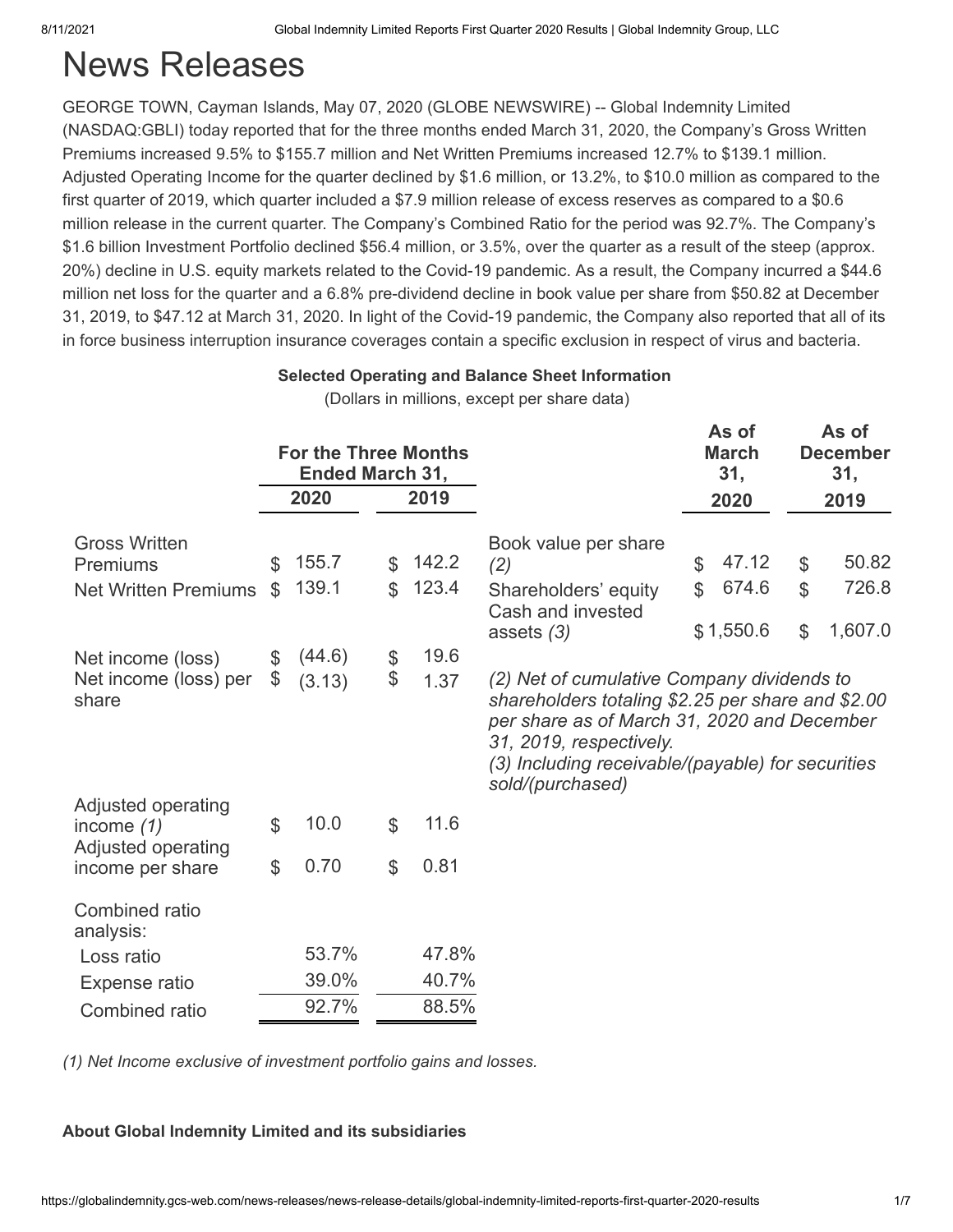Global Indemnity Limited (NASDAQ:GBLI), through its several direct and indirect wholly owned subsidiary insurance and reinsurance companies, provides both admitted and non-admitted specialty property and specialty casualty insurance coverages and individual policyholder coverages in the United States, as well as reinsurance worldwide. Global Indemnity Limited's four primary segments are:

- **United States Based Commercial Specialty**
- **United States Based Specialty Property**
- **United States Based Farm, Ranch, & Stable**
- **Bermuda Based Reinsurance**

For more information, visit the Global Indemnity Limited's website at http://www.globalindemnity.ky (https://www.globenewswire.com/Tracker? [data=urKZ2blBKw8Pdog7x\\_ZU9zCgL3CpnDvoo7HmDeFoy2WdjG23lz98lSTguKdV8NM0Oh0sYgP\\_HmXxszfWU](https://www.globenewswire.com/Tracker?data=urKZ2blBKw8Pdog7x_ZU9zCgL3CpnDvoo7HmDeFoy2WdjG23lz98lSTguKdV8NM0Oh0sYgP_HmXxszfWUbpw-hNmyx3nnIkmLeaxOWzLBng=) bpw-hNmyx3nnIkmLeaxOWzLBng=).

#### *Forward-Looking Information*

The forward-looking statements contained in this press release<sup>1</sup> do not address a number of risks and *uncertainties including COVID-19. Investors are cautioned that Global Indemnity's actual results may be materially different from the estimates expressed in, or implied, or projected by, the forward looking statements. These statements are based on estimates and information available to us at the time of this press release. All forwardlooking statements in this press release are based on information available to Global Indemnity as of the date hereof. Please see Global Indemnity's filings with the Securities and Exchange Commission for a discussion of risks and uncertainties which could impact the company and for a more detailed explication regarding forwardlooking statements. Global Indemnity does not assume any obligation to update the forward-looking statements provided to reflect events that occur or circumstances that exist after the date on which they were made.* 

*[1] Disseminated pursuant to the "safe harbor" provisions of Section 21E of the Security Exchange Act of 1934.*

# **Global Indemnity Limited's Combined Ratio for the Three Months Ended March 31, 2020 and 2019**

For the three months ended March 31, 2020, the Company recorded a combined ratio of 92.7% (Loss Ratio 53.7% and Expense Ratio 39.0%) as compared to 88.5% (Loss Ratio 47.8% and Expense Ratio 40.7%) for the three months ended March 31, 2019.

- The Company's accident year property loss ratio for the period of 50.8% improved by 1.8 points from the 2019 first quarter primarily as a result of a reductions in claims frequency and severity within the Specialty Property and Farm, Ranch, and Stable segments.
- The accident year casualty loss ratio for the period of 59.1% as compared to 58.1% in the comparable 2019 period reflects the addition of a new casualty reinsurance treaty.

**Global Indemnity Limited's Gross and Net Written Premiums Results by Segment for the Three Months Ended March 31, 2020 and 2019**

#### **Three Months Ended March 31,**

**Gross Written Premiums Net Written Premiums**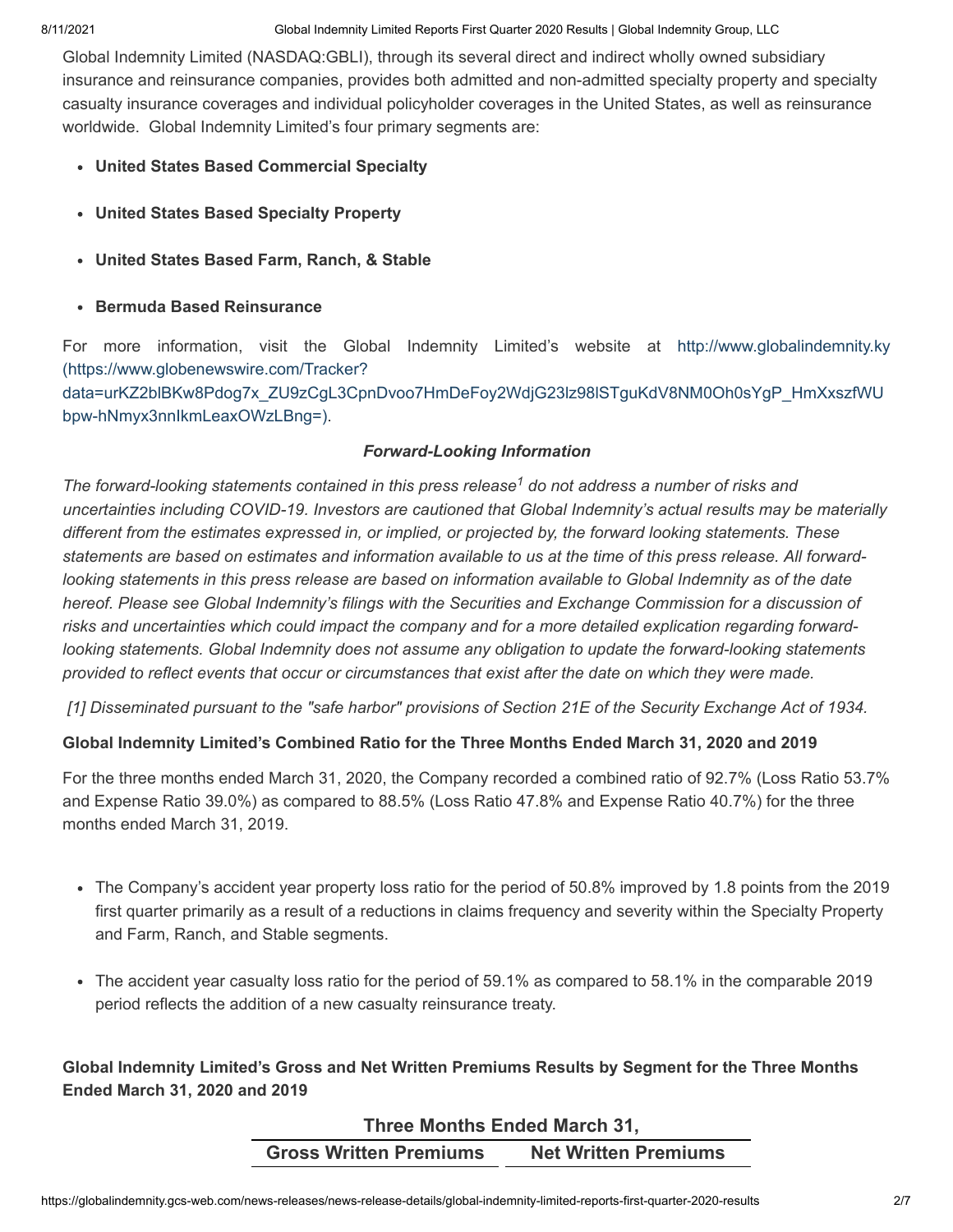|                           | 2019<br>2020        |  | $\frac{0}{0}$<br>2020 |                          |  | 2019                      |  | $\frac{0}{0}$         |           |
|---------------------------|---------------------|--|-----------------------|--------------------------|--|---------------------------|--|-----------------------|-----------|
|                           |                     |  |                       | Change                   |  |                           |  |                       | Change    |
| Commercial Specialty \$   |                     |  |                       | 80,831 \$64,213 25.9% \$ |  |                           |  | 72,483 \$55,170 31.4% |           |
| <b>Specialty Property</b> | 35,243              |  |                       | 39,674 (11.2%)           |  | 30,007                    |  | 33,212                | $(9.7\%)$ |
| Farm, Ranch, & Stable     | 22,133              |  | 20,765                | 6.6%                     |  | 19,105                    |  | 17,492                | 9.2%      |
| Reinsurance               | 17,517              |  | 17,549                | $(0.2\%)$                |  | 17,517                    |  | 17,542                | $(0.1\%)$ |
| Total                     | \$155,724 \$142,201 |  |                       | $9.5\%$                  |  | \$139,112 \$123,416 12.7% |  |                       |           |

**Commercial Specialty Operations:** Gross written premiums and net written premiums increased 25.9% and 31.4%, respectively, for the three months ended March 31, 2020 as compared to the same period in 2019. This increase is primarily driven by organic growth from existing agents, increased pricing, and several new programs.

**Specialty Property Operations:** Gross written premiums and net written premiums decreased by 11.2% and 9.7% for the three months ended March 31, 2020 as compared to the same period in 2019. The decreases are primarily due to a continued reduction of catastrophe exposed business.

**Farm, Ranch, & Stable Operations:** Gross written premiums increased by 6.6% and net written premiums increased by 9.2% for the three months ended March 31, 2020 as compared to the same period in 2019. The increase in gross and net written premiums was primarily due to an increase in pricing.

**Reinsurance Operations:** Gross written premiums and net written premiums decreased 0.2% and 0.1%, respectively, for the three months ended March 31, 2020, as compared to the same period in 2019, which was primarily due to the non-renewal of property catastrophe treaties offset by the growth of the new casualty treaty entered into during 2019.

Note: Tables Follow

## **GLOBAL INDEMNITY LIMITED CONSOLIDATED STATEMENTS OF OPERATIONS**

(Unaudited)

(Dollars and shares in thousands, except per share data)

|                                                   | <b>For the Three Months</b><br><b>Ended March 31,</b> |                           |  |  |  |  |
|---------------------------------------------------|-------------------------------------------------------|---------------------------|--|--|--|--|
|                                                   | 2020                                                  | 2019                      |  |  |  |  |
| Gross written premiums                            | \$155,724                                             | 142,201<br>$\mathfrak{L}$ |  |  |  |  |
| Net written premiums                              | \$139,112                                             | \$123,416                 |  |  |  |  |
| Net earned premiums                               | \$144,468                                             | 122,089<br>\$             |  |  |  |  |
| Net investment income                             | 10,129                                                | 7,219                     |  |  |  |  |
| Net realized investment gains (losses)            | (68, 162)                                             | 10,390                    |  |  |  |  |
| Other income                                      | 165                                                   | 488                       |  |  |  |  |
| <b>Total revenues</b>                             | 86,600                                                | 140,186                   |  |  |  |  |
| Net losses and loss adjustment expenses (1)       | 77,647                                                | 58,321                    |  |  |  |  |
| Acquisition costs and other underwriting expenses | 56,412                                                | 49,743                    |  |  |  |  |
| Corporate and other operating expenses            | 4,223                                                 | 3,205                     |  |  |  |  |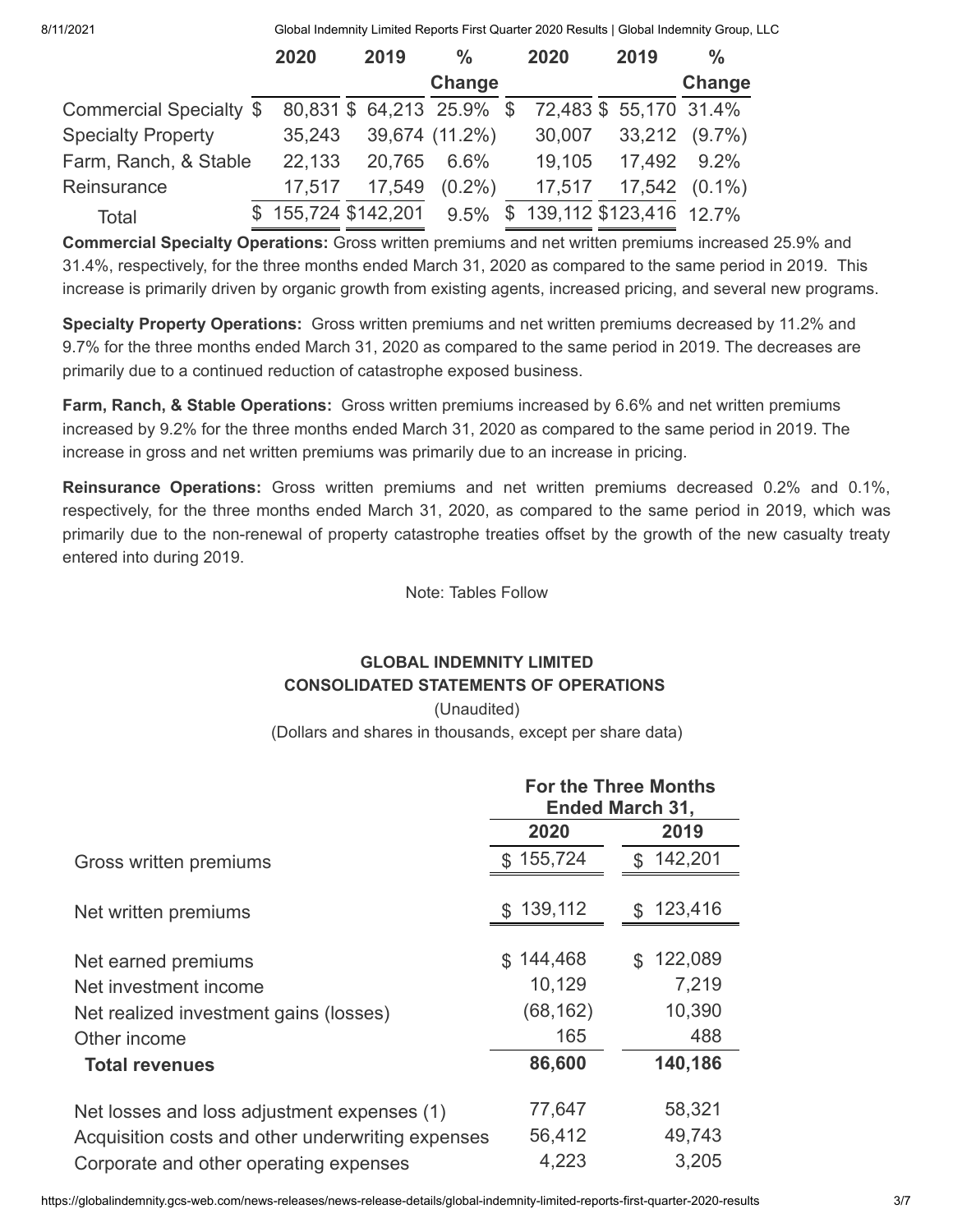| Interest expense                            | 4,865        | 5,023        |  |
|---------------------------------------------|--------------|--------------|--|
| Income (loss) before income taxes           | (56, 547)    | 23,894       |  |
| Income tax expense (benefit)                | (11, 969)    | 4,294        |  |
| <b>Net income (loss)</b>                    | \$ (44,578)  | \$<br>19,600 |  |
| Weighted average shares outstanding-basic   | 14,250       | 14,154       |  |
| Weighted average shares outstanding-diluted | 14,250       | 14,315       |  |
| Net income (loss) per share – basic         | (3.13)<br>\$ | \$<br>1.38   |  |
| Net income (loss) per share $-$ diluted (2) | (3.13)<br>\$ | \$<br>1.37   |  |
| Cash dividends declared per share           | 0.25<br>\$   | \$<br>0.25   |  |
| <b>Combined ratio analysis: (3)</b>         |              |              |  |
| Loss ratio                                  | 53.7%        | 47.8%        |  |
| Expense ratio                               | 39.0%        | 40.7%        |  |
| Combined ratio                              | 92.7%        | 88.5%        |  |

*(1) Includes loss reductions related to prior years of \$0.6 million and \$7.9 million for the three months ended March 31, 2020 and 2019, respectively.*

*(2) For the quarter ended March 31, 2020, weighted average shares outstanding – basic was used to calculate diluted earnings per share due to a net loss for the period.*

*(3) The loss ratio, expense ratio and combined ratio are GAAP financial measures that are generally viewed in the insurance industry as indicators of underwriting profitability. The loss ratio is the ratio of net losses and loss adjustment expenses to net earned premiums. The expense ratio is the ratio of acquisition costs and other underwriting expenses to net earned premiums. The combined ratio is the sum of the loss and expense ratios.*

## **GLOBAL INDEMNITY LIMITED CONSOLIDATED BALANCE SHEETS**

(Dollars in thousands)

| <b>ASSETS</b>                                                   |              | (Unaudited)<br>March 31,<br>2020 | December 31,<br>2019 |           |  |
|-----------------------------------------------------------------|--------------|----------------------------------|----------------------|-----------|--|
| <b>Fixed Maturities:</b>                                        |              |                                  |                      |           |  |
| Available for sale securities, at fair value                    |              |                                  |                      |           |  |
| (amortized cost: 2020 - \$1,252,931 and 2019 - \$1,231,568; net |              |                                  |                      |           |  |
| of allowance of: $2020 - $0)$                                   | $\mathbb{S}$ | 1,271,706 \$                     |                      | 1,253,159 |  |
| Equity securities, at fair value                                |              | 174,386                          |                      | 263,104   |  |
| Other invested assets                                           |              | 47,308                           |                      | 47,279    |  |
| <b>Total investments</b>                                        |              | 1,493,400                        |                      | 1,563,542 |  |
| Cash and cash equivalents                                       |              | 59,751                           |                      | 44,271    |  |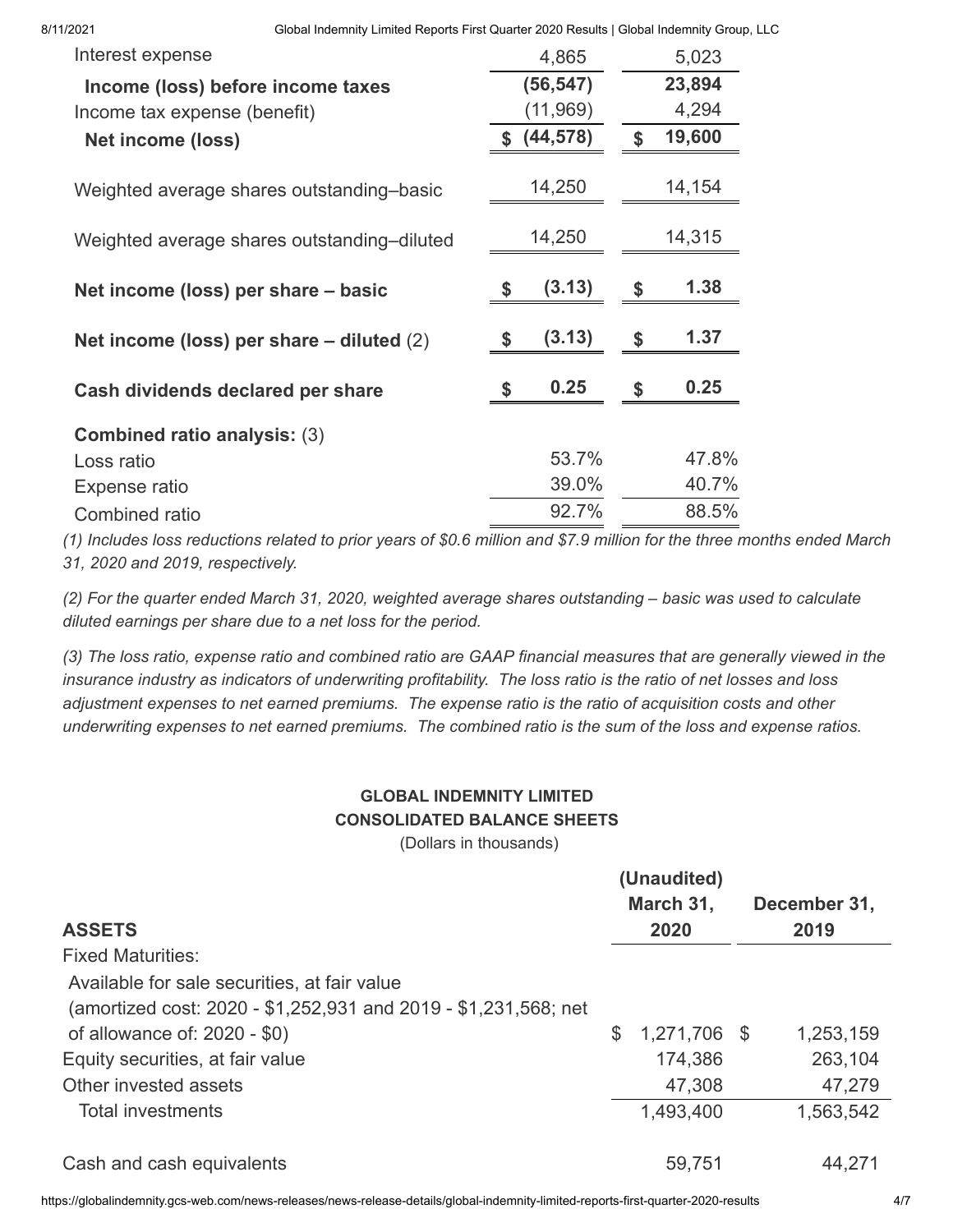| Premiums receivable, net of allowance for expected credit losses | 115,331          |       | 118,035   |
|------------------------------------------------------------------|------------------|-------|-----------|
| of<br>\$2,746 at March 31, 2020                                  |                  |       |           |
| Reinsurance receivables, net of allowance for expected credit    |                  |       |           |
| losses of                                                        |                  |       |           |
| \$8,992 at March 31, 2020                                        | 83,074           |       | 83,938    |
| Funds held by ceding insurers                                    | 47,096           |       | 48,580    |
| Federal income taxes receivable                                  | 5,510            |       | 10,989    |
| Deferred federal income taxes                                    | 42,117           |       | 31,077    |
| Deferred acquisition costs                                       | 69,615           |       | 70,677    |
| Intangible assets                                                | 21,359           |       | 21,491    |
| Goodwill                                                         | 6,521            |       | 6,521     |
| Prepaid reinsurance premiums                                     | 15,512           |       | 16,716    |
| Other assets                                                     | 69,218           |       | 60,048    |
| <b>Total assets</b>                                              | \$<br>2,028,504  | $\$\$ | 2,075,885 |
|                                                                  |                  |       |           |
| <b>LIABILITIES AND SHAREHOLDERS' EQUITY</b>                      |                  |       |           |
| <b>Liabilities:</b>                                              |                  |       |           |
|                                                                  | \$<br>639,468 \$ |       | 630,181   |
| Unpaid losses and loss adjustment expenses<br>Unearned premiums  | 308,301          |       | 314,861   |
| Ceded balances payable                                           | 23,932           |       | 20,404    |
| Payables for securities purchased                                | 2,585            |       | 850       |
| <b>Contingent commissions</b>                                    | 5,841            |       | 11,928    |
| Debt                                                             | 294,784          |       | 296,640   |
| <b>Other liabilities</b>                                         | 78,957           |       | 74,212    |
| <b>Total liabilities</b>                                         |                  |       |           |
|                                                                  | 1,353,868        |       | 1,349,076 |
| <b>Shareholders' equity:</b>                                     |                  |       |           |
| Ordinary shares, \$0.0001 par value, 900,000,000 ordinary shares |                  |       |           |
| authorized; A ordinary shares issued:10,305,404 and              |                  |       |           |
| 10,282,277,                                                      |                  |       |           |
| respectively; A ordinary shares outstanding: 10,185,459 and      |                  |       |           |
| 10,167,056, respectively; B ordinary shares issued and           |                  |       |           |
| outstanding:                                                     |                  |       |           |
| 4,133,366 and 4,133,366, respectively                            | $\overline{2}$   |       | 2         |
| Additional paid-in capital (1)                                   | 443,641          |       | 442,403   |
| Accumulated other comprehensive income, net of taxes             | 12,560           |       | 17,609    |
| Retained earnings (1)                                            | 222,549          |       | 270,768   |
| A ordinary shares in treasury, at cost: 119,945 and 115,221      |                  |       |           |
| shares,                                                          |                  |       |           |
| respectively                                                     | (4, 116)         |       | (3, 973)  |
| Total shareholders' equity                                       | 674,636          |       | 726,809   |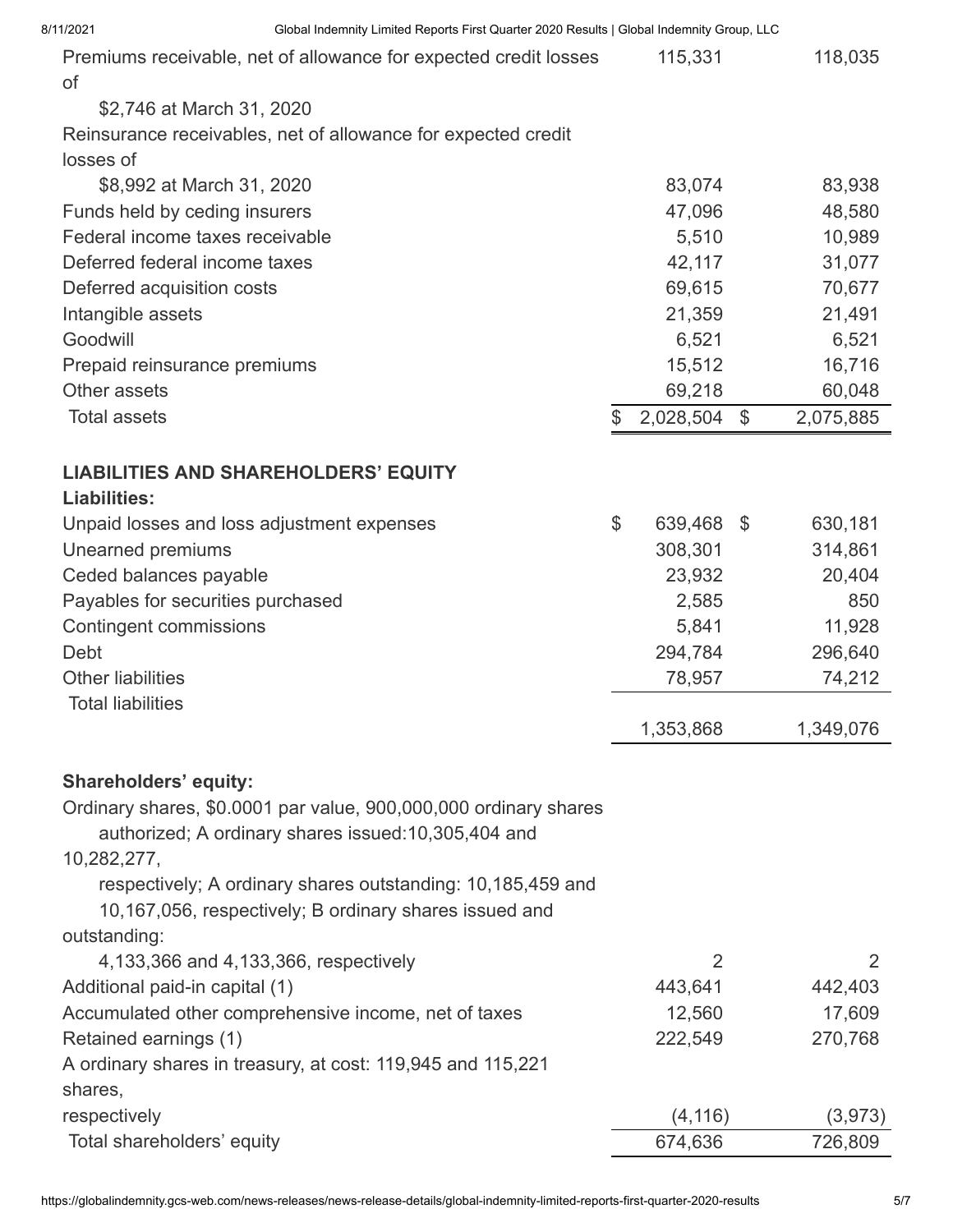Total liabilities and shareholders' equity  $$ 2,028,504 $ 2,075,885$ 

*(1) Since the Company's initial public offering in 2003, the Company repurchased 20.2 million shares for a total of \$488 million. These share repurchases are reflected by a \$488 million reduction of the Company's additional paidin capital and retained earnings as of March 31, 2020 and December 31, 2019. Retained earnings are also net of \$32 million and \$29 million of cumulative historic Company dividends to shareholders as of March 31, 2020 and December 31, 2019, respectively.*

## **GLOBAL INDEMNITY LIMITED SELECTED INVESTMENT DATA**

(Dollars in millions)

|                                           | <b>Market Value as of</b> |         |    |                                  |  |  |  |
|-------------------------------------------|---------------------------|---------|----|----------------------------------|--|--|--|
|                                           | (Unaudited)               |         |    |                                  |  |  |  |
|                                           |                           |         |    | March 31, 2020 December 31, 2019 |  |  |  |
|                                           |                           |         |    |                                  |  |  |  |
| <b>Fixed maturities</b>                   | \$                        | 1,271.7 | \$ | 1,253.2                          |  |  |  |
| Cash and cash equivalents                 |                           | 59.8    |    | 44.3                             |  |  |  |
| Total bonds and cash and cash equivalents |                           | 1,331.5 |    | 1,297.5                          |  |  |  |
| Equities and other invested assets        |                           | 221.7   |    | 310.4                            |  |  |  |
| Total cash and invested assets, gross     |                           | 1,553.2 |    | 1,607.9                          |  |  |  |
| Payable for securities purchased          |                           | (2.6)   |    | (0.9)                            |  |  |  |
| Total cash and invested assets, net       |                           | 1,550.6 | \$ | 1,607.0                          |  |  |  |

|                                                          | <b>Total Investment Return (1)</b> |                                                     |     |         |  |  |  |  |
|----------------------------------------------------------|------------------------------------|-----------------------------------------------------|-----|---------|--|--|--|--|
|                                                          |                                    | For the Three Months Ended March 31,<br>(unaudited) |     |         |  |  |  |  |
|                                                          |                                    | 2020                                                |     | 2019    |  |  |  |  |
| Net investment income                                    | \$                                 | 10.1                                                | \$  | 7.2     |  |  |  |  |
| Net realized investment gains (losses)                   |                                    | (68.2)                                              |     | 10.4    |  |  |  |  |
| Net unrealized investment gains (losses)                 |                                    | (4.1)                                               |     | 26.3    |  |  |  |  |
| Net realized and unrealized investment gains<br>(losses) |                                    | (72.3)                                              |     | 36.7    |  |  |  |  |
| Total net investment income and gains (losses)           |                                    | (62.2)                                              | \$. | 43.9    |  |  |  |  |
| Average total cash and invested assets                   |                                    | 1,578.8                                             | \$  | 1,514.3 |  |  |  |  |
| Total investment return %                                |                                    | $(3.9\%)$                                           |     | 2.9%    |  |  |  |  |
| (1) Amounts in this table are shown on a pre-tax basis.  |                                    |                                                     |     |         |  |  |  |  |